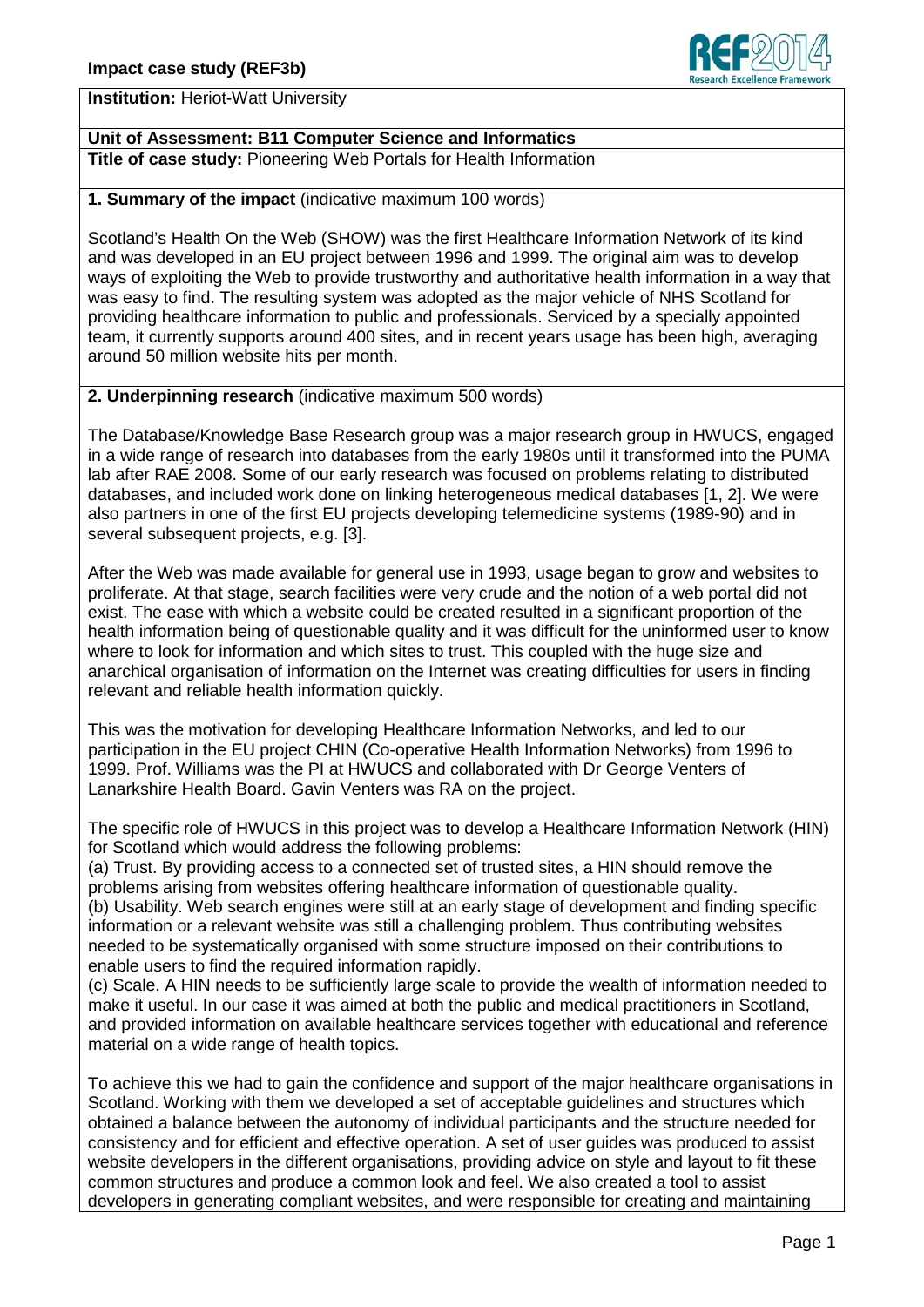

the overall portal linking the various websites.

The outcome of the research is reported in [4-6].

**3. References to the research** (indicative maximum of six references) (1) J.HU and M.H.WILLIAMS, Locating patient data among multiple heterogeneous medical databases, Information and Software Technology, 35, 439-447, DOI: [http://dx.doi.org/10.1016/0950-5849\(93\)90041-Z](http://dx.doi.org/10.1016/0950-5849(93)90041-Z) (1993).

(2) M.H.WILLIAMS and J.HU, Making heterogeneous medical databases interoperable, Computer Methods and Programs in Biomedicine, 43, 275-281, DOI: [http://dx.doi.org/10.1016/0169-](http://dx.doi.org/10.1016/0169-2607(94)90080-9) [2607\(94\)90080-9](http://dx.doi.org/10.1016/0169-2607(94)90080-9) (1994) – invited update on our MIE 93 paper.

(3) M.H.WILLIAMS, B.MAHR, G.VENTERS and D.LUTZEBACK, A Framework for Telemedicine services, Proc. Eleventh Int. Congress of the European Federation for Medical Informatics, Eds. A. Reichert et al, Freund Publishing, 430-434 (1993).

(4) M.H.WILLIAMS, G.VENTERS, G.VENTERS and D.MARWICK, Developing a Health Care Information System for Scotland, Proceedings of Medical Informatics Europe '99 (MIE99), Ljubljana, P. Kokol et al (eds.), IOS Press, pp. 125-128 (1999).

(5) E.TAMBOURIS, M.H.WILLIAMS and C.MACROPOULOS, Co-operative Health Information Networks in Europe: Experiences from Greece and Scotland, Journal of Medical Internet Research, vol. 2(2):e11, doi:<http://dx.doi.org/10.2196/jmir.2.2.e11> (2000).

(6) M.H.WILLIAMS, G.VENTERS, G.VENTERS and D.MARWICK, Developing a Regional Healthcare Information Network, IEEE Trans on IT in Biomedicine, vol. 5, No. 2, pp. 177-180, DOI: <http://dx.doi.org/10.1109/4233.924809> (2001).

## **4. Details of the impact** (indicative maximum 750 words)

By the end of the CHIN project (1999), it had grown to provide services for over one hundred organisations in the NHS Scotland. These included all 15 health boards and most of the 28 hospital trusts as well as a number of major NHS information providers. In so doing we had created the basis for an effective HIN for Scotland.

At that time healthcare organisations within the NHS were accepting that patients should take a more active role in their own healthcare. Most healthcare institutions were producing a range of paper-based documents aimed at patients and were quick to see the potential benefits of moving these to electronic form and making them available via the Internet, thereby reducing overall costs. The advantage that SHOW offered at this time was to bring together the distributed contributions from all the key healthcare providers in Scotland and create a single virtual healthcare library for Scotland. In so doing one creates a huge source of information that is accessible from any part of the country. An additional benefit is that institutions can easily learn from each other and are motivated to improve the information sets that they want to target at patients.

Medical practitioners were also catered for within SHOW, which included information aimed primarily at the professional. Examples were:

- TOXBASE an online toxicology database provided by Scottish Poisons Information Bureau
- TRAVAX online travel medicine advice provided by SCIEH
- Clinical guidelines for practitioners provided by Scottish Intercollegiate Guidelines Network (SIGN)
- Information from hospitals on new services, changes to services, laboratory handbooks, etc.